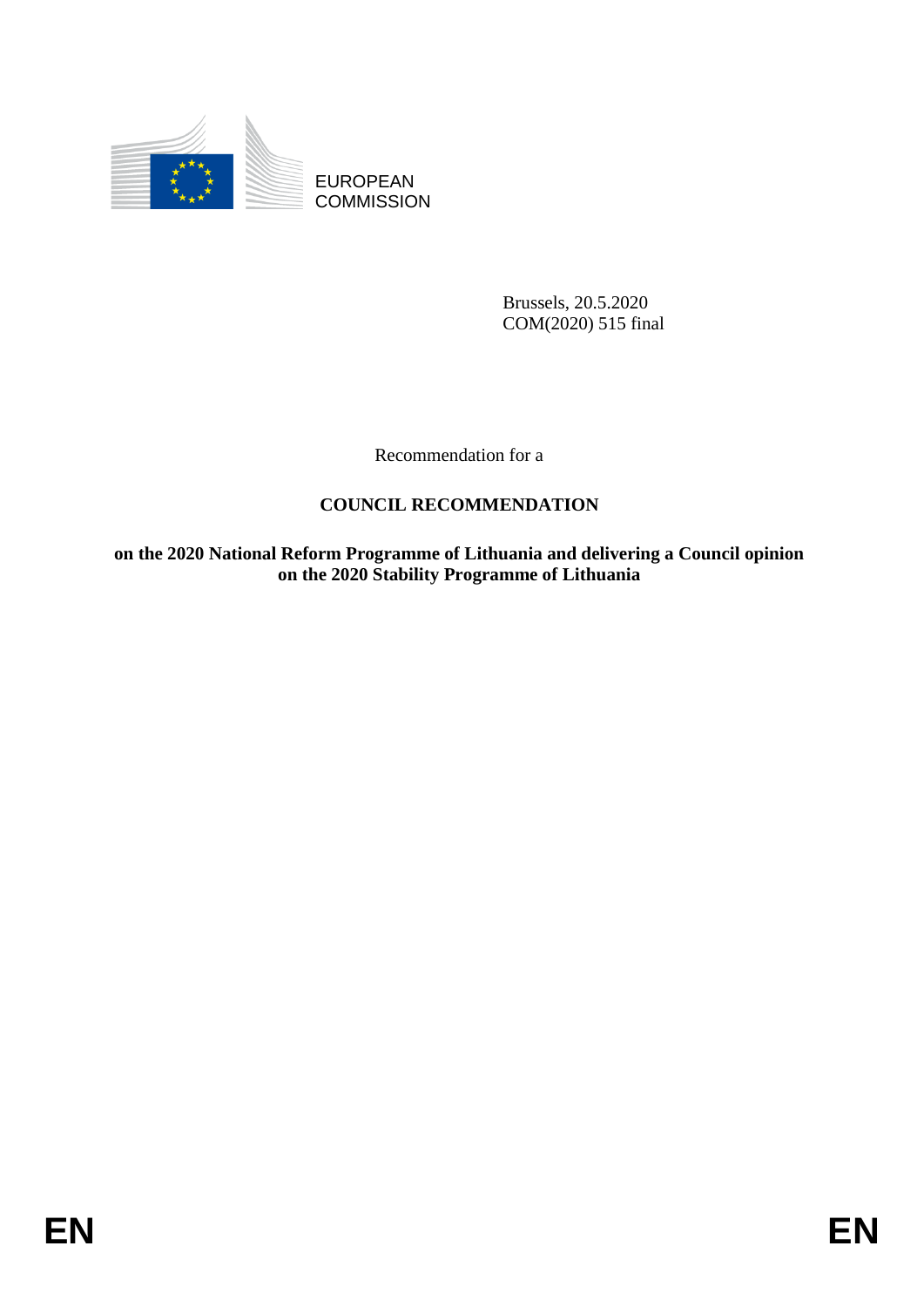#### Recommendation for a

## **COUNCIL RECOMMENDATION**

## **on the 2020 National Reform Programme of Lithuania and delivering a Council opinion on the 2020 Stability Programme of Lithuania**

## THE COUNCIL OF THE EUROPEAN UNION,

Having regard to the Treaty on the Functioning of the European Union, and in particular Articles 121(2) and 148(4) thereof,

Having regard to Council Regulation (EC) No 1466/97 of 7 July 1997 on the strengthening of the surveillance of budgetary positions and the surveillance and coordination of economic policies<sup>1</sup>, and in particular Article 5(2) thereof,

Having regard to Regulation (EU) No 1176/2011 of the European Parliament and of the Council of 16 November 2011 on the prevention and correction of macroeconomic imbalances<sup>2</sup>, and in particular Article  $6(1)$  thereof,

Having regard to the recommendation of the European Commission,

Having regard to the resolutions of the European Parliament,

Having regard to the conclusions of the European Council,

Having regard to the opinion of the Employment Committee,

Having regard to the opinion of the Economic and Financial Committee,

Having regard to the opinion of the Social Protection Committee,

Having regard to the opinion of the Economic Policy Committee,

Whereas:

- (1) On 17 December 2019, the Commission adopted the Annual Sustainable Growth Strategy, marking the start of the 2020 European Semester for economic policy coordination. It took due account of the European Pillar of Social Rights, proclaimed by the European Parliament, the Council and the Commission on 17 November 2017. On 17 December 2019, on the basis of Regulation (EU) No 1176/2011, the Commission also adopted the Alert Mechanism Report, in which it did not identify Lithuania as one of the Member States for which an in-depth review would be carried out. On the same date, the Commission also adopted a recommendation for a Council recommendation on the economic policy of the euro area.
- (2) The 2020 country report for Lithuania<sup>3</sup> was published on 26 February 2020. It assessed Lithuania's progress in addressing the country-specific recommendations

 $\mathbf{1}$  $\frac{1}{2}$  OJ L 209, 2.8.1997, p. 1.

<sup>2</sup> OJ L 306, 23.11.2011, p. 25.

<sup>3</sup> SWD(2020) 514 final.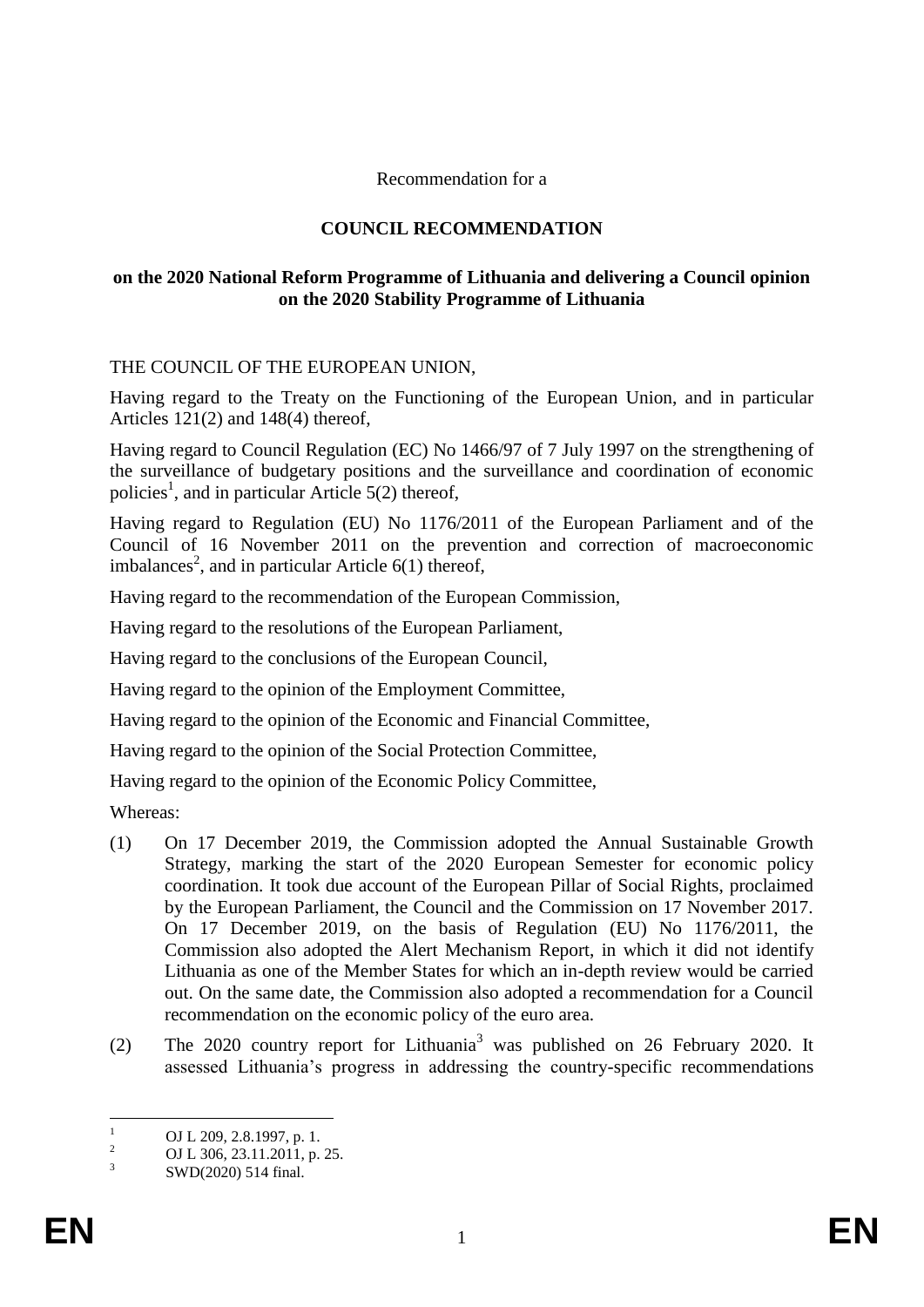adopted by the Council on 9 July  $2019<sup>4</sup>$ , the follow-up given to the recommendations adopted in previous years and Lithuania's progress towards its national Europe 2020 targets.

- (3) On 11 March 2020, the World Health Organization officially declared the COVID-19 outbreak a global pandemic. It is a severe public health emergency for citizens, societies and economies. It is putting national health systems under severe strain, disrupting global supply chains, causing volatility in financial markets, triggering consumer demand shocks and having negative effects across various sectors. It is threatening people's jobs, their incomes and companies' business. It has delivered a major economic shock that is already having serious repercussions in the European Union. On 13 March 2020, the Commission adopted a Communication<sup>5</sup> calling for a coordinated economic response to the crisis, involving all actors at national and Union level.
- (4) Several Member States have declared a state of emergency or introduced emergency measures. Any emergency measures should be strictly proportionate, necessary, limited in time, and in line with European and international standards. They should be subject to democratic oversight and independent judicial review.
- (5) On 20 March 2020, the Commission adopted a Communication on the activation of the general escape clause of the Stability and Growth Pact<sup>6</sup>. The clause, as set out in Articles 5(1), 6(3), 9(1) and 10(3) of Regulation (EC) 1466/97 and Articles 3(5) and 5(2) of Regulation (EC) 1467/97, facilitates the coordination of budgetary policies in times of severe economic downturn. In its Communication, the Commission shared with the Council its view that, given the expected severe economic downturn resulting from the COVID-19 outbreak, the current conditions permit activation of the clause. On 23 March 2020, the Ministers of Finance of the Member States agreed with the assessment of the Commission. The activation of the general escape clause allows for a temporary departure from the adjustment path towards the medium-term budgetary objective, provided that this does not endanger fiscal sustainability in the medium term. For the corrective arm, the Council may also decide, on a recommendation from the Commission, to adopt a revised fiscal trajectory. The general escape clause does not suspend the procedures of the Stability and Growth Pact. It allows Member States to depart from the budgetary requirements that would normally apply while enabling the Commission and the Council to undertake the necessary policy coordination measures within the framework of the Pact.
- (6) Continued action is required to limit and control the spread of the pandemic, strengthen the resilience of the national health systems, mitigate the socio-economic consequences through supportive measures for business and households and to ensure adequate health and safety conditions at the workplace with a view to resuming economic activity. The Union should fully use the various tools at its disposal to support Member States' efforts in those areas. In parallel, Member States and the Union should work together to prepare the measures necessary to get back to a normal functioning of our societies and economies and to sustainable growth, integrating inter alia the green transition and the digital transformation, and drawing all lessons from the crisis.

 $\overline{A}$  $^{4}$  OJ C 301, 5.9.2019, p. 117.

 $5 \text{ COM}(2020)$  112 final.

COM(2020) 123 final.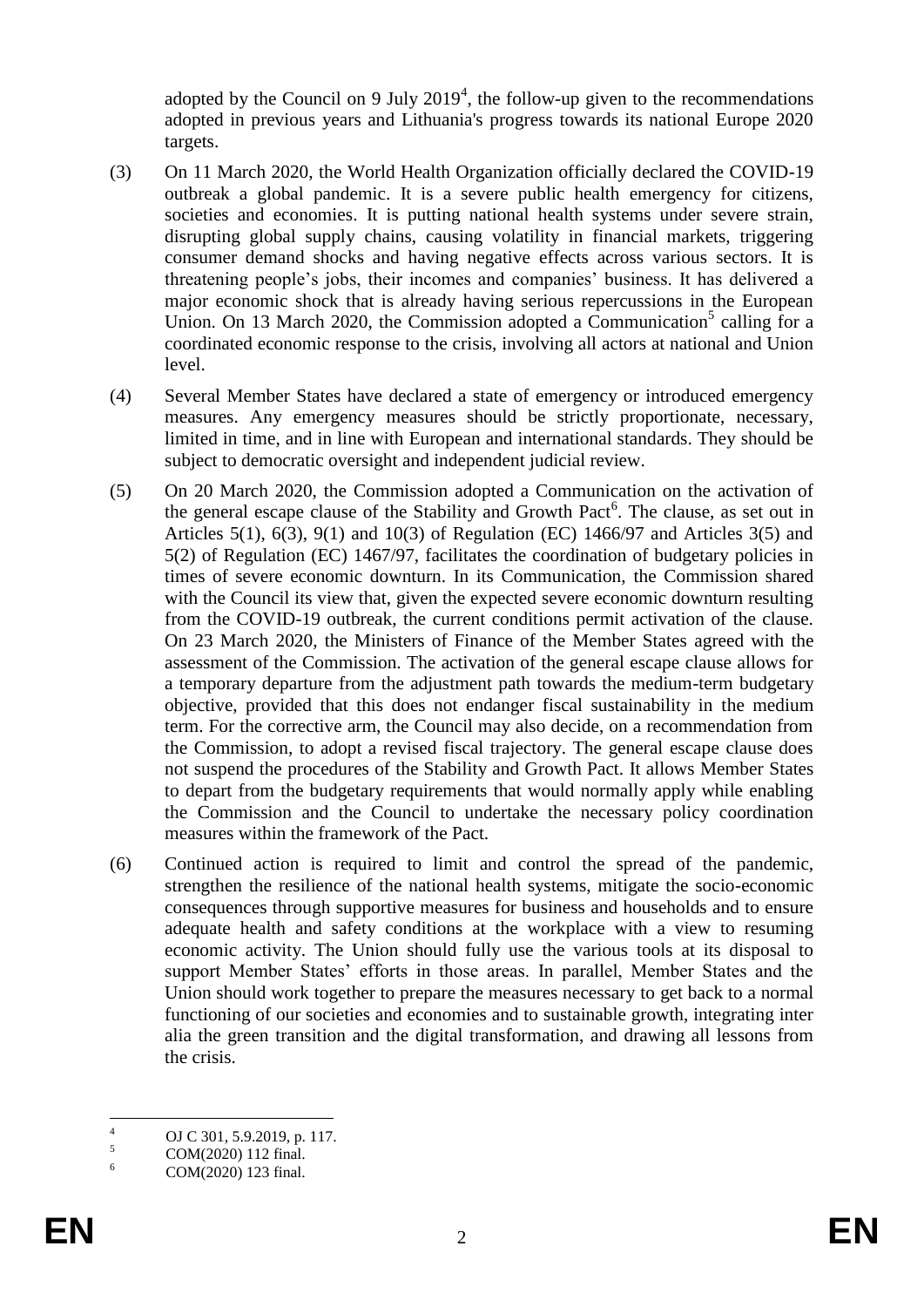- (7) The COVID-19 crisis has highlighted the flexibility that the single market offers to adapt to extraordinary situations. However, in order to ensure a swift and smooth transition to the recovery phase and the free movement of goods, services and workers, exceptional measures that prevent the single market from functioning normally must be removed as soon as they are no longer indispensable. The current crisis has shown the need for crisis preparedness plans in the health sector, which include in particular improved purchasing strategies, diversified supply chains and strategic reserves of essential supplies. They are key elements for developing broader crisis preparedness plans.
- (8) The Union legislator has already amended the relevant legislative frameworks<sup>7</sup> to allow Member States to mobilise all unused resources from the European Structural and Investment Funds so they can address the exceptional effects of the COVID-19 pandemic. Those amendments will provide additional flexibility, as well as simplified and streamlined procedures. To alleviate cash flow pressures, Member States can also benefit from a 100% co-financing rate from the Union budget in the 2020-2021 accounting year. Lithuania is encouraged to make full use of those possibilities to help the individuals and sectors most affected by the challenges.
- (9) The socio-economic consequences of the pandemic are likely to be unevenly distributed across Lithuanian sectors and regions due to different specialisation patterns. This entails a risk of widening disparities within Lithuania. Combined with the risk of a temporary unravelling of the convergence process between Member States, the current situation calls for targeted policy responses.
- (10) On 15 May 2020, Lithuania submitted its 2020 National Reform Programme and, on 30 April 2020, its 2020 Stability Programme. In order to take account of their interlinkages, the two programmes have been assessed at the same time.
- (11) Lithuania is currently in the preventive arm of the Stability and Growth Pact.
- (12) In its 2020 Stability Programme, the government plans the headline balance to deteriorate from a surplus of 0,3% of GDP in 2019 to a deficit of 11,4% of GDP in 2020. The deficit is projected to decline to 3,9% of GDP in 2021. After increasing to 36,3% of GDP in 2019, the general government debt-to-GDP ratio is expected to increase to 50,6% in 2020 according to the 2020 Stability Programme. The macroeconomic and fiscal outlook is affected by high uncertainty due to the COVID-19 pandemic.
- (13) In response to the COVID-19 pandemic, and as part of a coordinated Union approach, Lithuania has adopted budgetary measures to increase the capacity of its health system, contain the pandemic, and provide relief to those individuals and sectors that have been particularly affected. According to the 2020 Stability Programme, those budgetary measures amounted to 6,8% of GDP. The measures include tax deferrals, additional funding to buy medical supplies, subsidies to sustain jobs and social

1

<sup>7</sup> Regulation (EU) 2020/460 of the European Parliament and of the Council of 30 March 2020 amending Regulations (EU) No 1301/2013, (EU) No 1303/2013 and (EU) No 508/2014 as regards specific measures to mobilise investments in the healthcare systems of Member States and in other sectors of their economies in response to the COVID-19 outbreak (Coronavirus Response Investment Initiative) (OJ L 99, 31.3.2020, p. 5) and Regulation (EU) 2020/558 of the European Parliament and of the Council of 23 April 2020 amending Regulations (EU) No 1301/2013 and (EU) No 1303/2013 as regards specific measures to provide exceptional flexibility for the use of the European Structural and Investments Funds in response to the COVID-19 outbreak (OJ L 130, 24.4.2020, p. 1).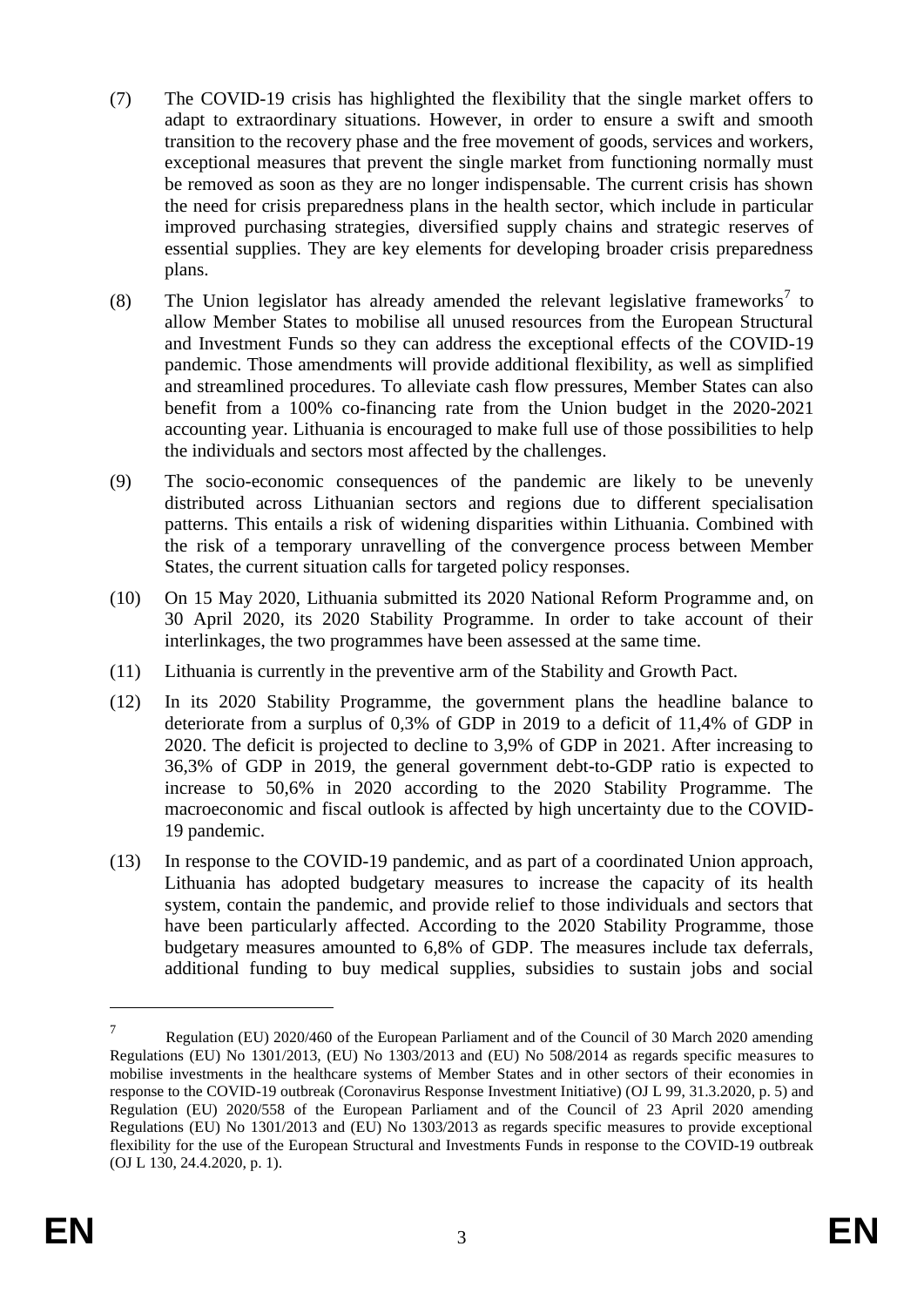benefits to the self-employed and employees affected by the COVID-19 virus. As the Commission analysis of the design and implementation of some measures point to a relatively low potential take-up, the Commission assumed a smaller impact of the government measures on the public finances. In addition, Lithuania has announced discretionary measures that, while not having a direct budgetary impact, will contribute to the crisis response, including supporting liquidity to businesses, which the 2020 Stability Programme estimates at 3,8% of GDP. Those measures include loan guarantees (2,9% of GDP). Overall, the measures taken by Lithuania are in line with the guidelines set out in the Commission Communication on a coordinated economic response to the COVID-19 outbreak. The full implementation of those measures, followed by a refocusing of fiscal policies towards achieving prudent medium-term fiscal positions when economic conditions allow, will contribute to preserving fiscal sustainability in the medium term.

- (14) Based on the Commission 2020 spring forecast under unchanged policies, Lithuania's general government balance is forecast at -6,9% of GDP in 2020 and -2,7% in 2021. The general government debt ratio is projected to remain below 60 % of GDP in 2020 and 2021.
- (15) On 20 May 2020, the Commission issued a report prepared in accordance with Article 126(3) of the Treaty due to Lithuania's planned breach of the 3% of GDP deficit threshold in 2020. Overall, the analysis suggests that the deficit criterion as defined in the Treaty and in Regulation (EC) No 1467/1997 is not fulfilled.
- (16) According to the Commission Spring 2020 forecast, Lithuania's GDP is set to contract by 8% which is projected to be followed by a rapid recovery of 7,5% in 2021. In order to respond to the COVID-19 outbreak and to cushion the economic fallout, Lithuania put forward the 'Plan for Economic Stimulus and Mitigation of Consequences of COVID-19 Transmission' on 16 March. The plan's size amounts to EUR 2.5 billion or 6.3% of the country's gross domestic product (GDP), and includes up to EUR 500 million or 1.3% of GDP to ensure necessary resources for the health system. A further EUR 500 million was allocated to protect jobs and income. The capacity of the state guarantee funds was increased by EUR 500 million, and additional state guarantees amounting up to EUR 500 million were approved to stimulate the economy. In April, the European Commission approved several Lithuanian aid schemes to support the Lithuanian economy in the context of the COVID-19 outbreak. These schemes are designed to help businesses cover immediate working capital needs and continue their activities during and after the pandemic. Additionally, the Bank of Lithuania relaxed some capital requirements for commercial banks to increase lending to the real economy.
- (17) Health outcomes in Lithuania persistently lag behind those in other Member States, due in part to suboptimal efficiency of the health system, which suffers from low funding. The current pandemic has subjected the system to additional pressure and highlighted further structural challenges which include slow progress in improving quality of services, underinvestment in primary healthcare and no progress in adapting the hospital network to render it more efficient and responsive to needs. The COVID-19 crisis is also exposing health inequalities related to workforce shortages and geographical mismatches between services and needs. Lithuania needs to mobilise the resources needed to tackle the current crisis and to improve the resilience of its health systems in future. While immediate action is focusing on strengthening capacities in terms of health workers, critical medical supplies and equipment in order to save lives during the pandemic, longer term investments should be scaled up to improve the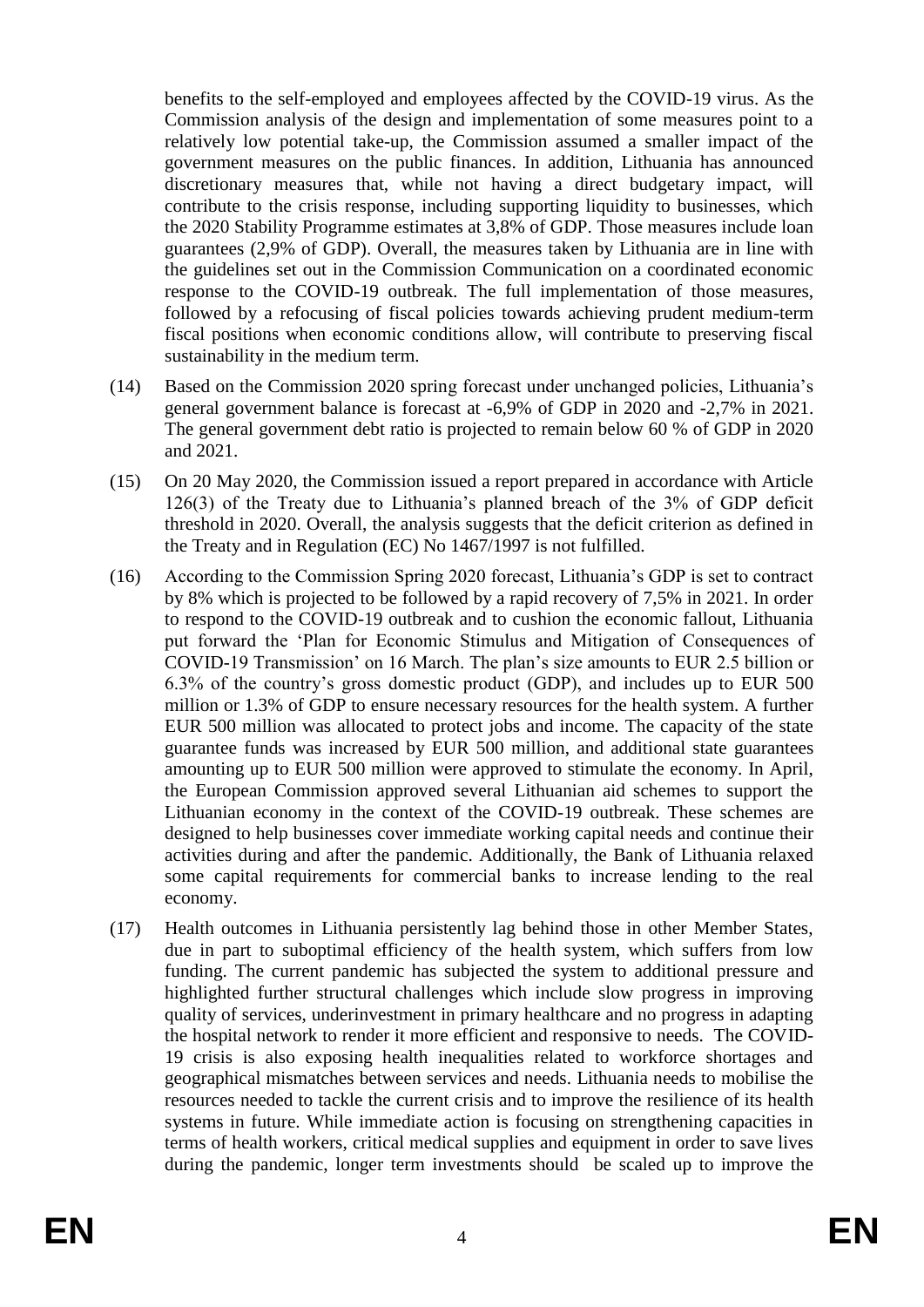resilience of the health system so that it can sustain operations, resume its optimal performance and prepare itself for new shocks. This will require allocating sufficient resources to improve the accessibility, efficiency, and quality of the health system, so it can better respond to the challenges of growing chronical conditions, aging and persisting heath inequalities. Primary care and the development of e-health have a central role to play in this regard. Lithuania should also ensure that recent improvements to the affordability of healthcare are not undermined. Finally, future resilience will also require enhancing the system's ability to reduce unhealthy lifestyles (one of the other important factors behind poor health outcomes in Lithuania) and greater efforts to prepare the long-term care sector to deal with the ageing population.

- (18) Before the COVID-19 pandemic, labour market participation was high and unemployment was low, but this crisis has posed new challenges.With the help of Union funding, Lithuania has implemented a short-time work scheme to mitigate the effects of the pandemic on employment and introduced a number of other measures to mitigate the negative effects on businesses and the self-employed. Before the crisis, the coverage of Active Labour Market Policy measures was decreasing, and participation in adult learning remained low. However, higher coverage of Active Labour Market Policy measures and other measures to reskill and upskill the workforce will be needed to help the unemployed to return to the labour market as early as possible. Strengthening social partners' capacity is important to ensure their meaningful and timely involvement in the design of the exit and recovery process.
- (19) Whilst steps were taken before the crisis to address the risk of poverty and social exclusion, for example by increasing universal child benefits and pensions, poverty and income inequality are still among the highest in the EU. Lithuania has comparatively low public expenditure on social protection, and the impact of social transfers on poverty reduction is low, and assessed as critical on the Social Scoreboard. The low progressivity and ability to redistribute of the tax and benefit system limits the country's ability to finance public goods and services, and to reduce poverty and income inequality. The negative effect of the COVID-19 pandemic on employment and household income is likely to aggravate these problems. Temporary measures such as revising the eligibility rules, the amounts and duration of some benefits, may be needed to ensure that the situation of those most affected by the pandemic does not deteriorate. The social safety net should be extended to support all groups, including the self-employed, atypical workers and the most vulnerable people. The provision of the main social services and social housing needs to be strengthened to support those in need.
- (20) Liquidity support to businesses through public sector loans and guarantees, with a focus on small- and medium-sized enterprises (SMEs), has been of utmost importance, but the distribution of liquidity support to firms must be effectively and swiftly implemented by intermediaries and loan conditions must take account of to the crisis situation. In the process of designing and implementing these measures the resilience of the banking sector needs to be taken into account. Allowing deferred payments of taxes and social contributions and speeding up contractual payments by public authorities can also help improve the cash-flow of SMEs. Newly-founded start-ups and scale-ups may need specific support, e.g. in the form equity stakes by public institutions and incentives for venture capital funds to increase their investments in these firms. Efforts should be maintained to reduce unnecessary regulatory and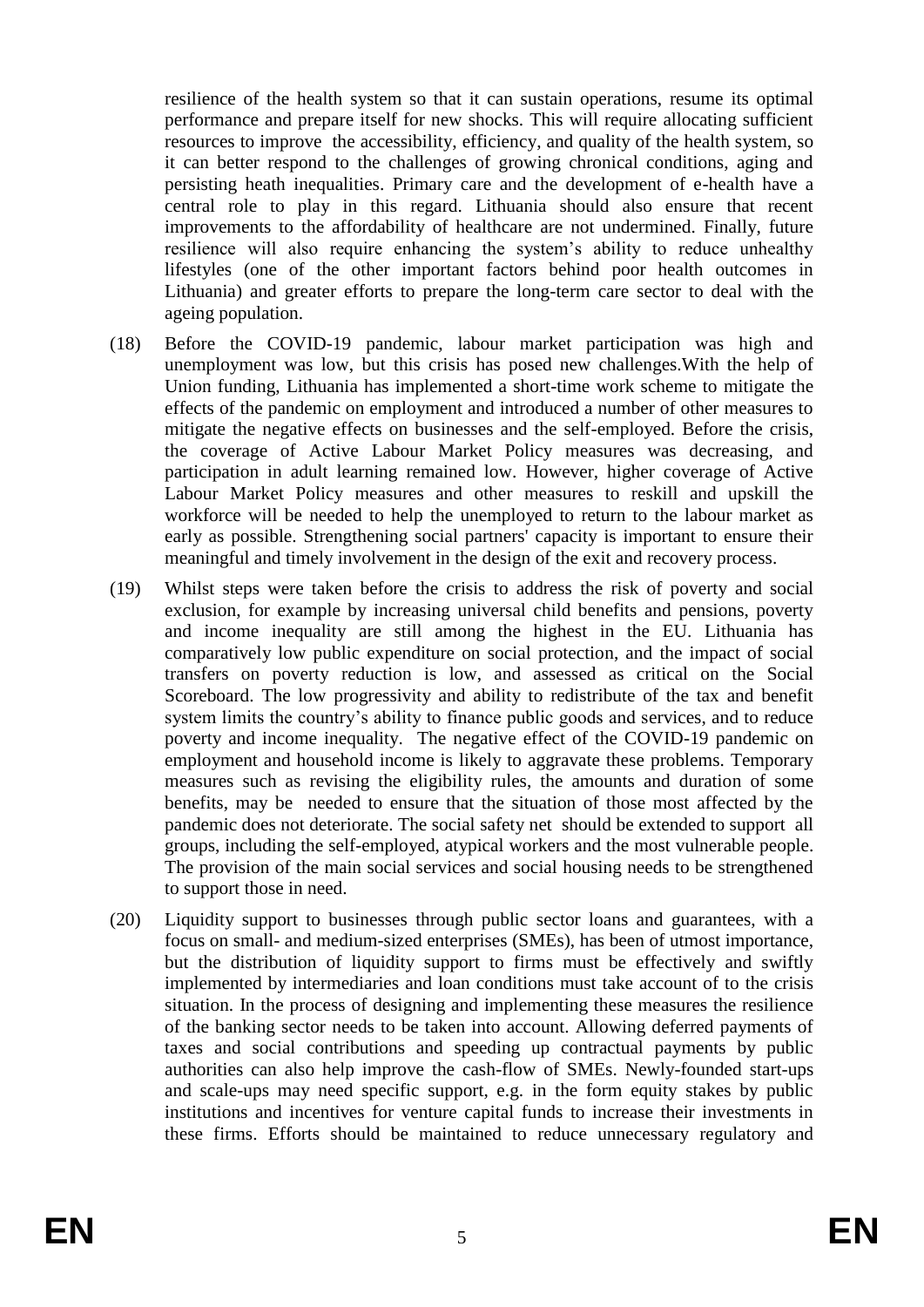administrative burdens and to offer efficient digital public services for citizens and businesses.

- (21) Lithuania should ensure that its measures to promote economic recovery are forwardlooking and facilitate the digital and green transitions, where there are a number of challenges to be tackled. For the former, digital skills are below the EU average, with SMEs reporting considerable difficulties in recruiting for ICT vacancies. While fibre deployment is above EU average, both for urban and rural areas, fixed broadband coverage and related take-up is very low and wide gaps remain between the cities and rural areas.
- (22) To foster the economic recovery, it will be important to front-load mature public investment projects and promote private investment, including through relevant reforms. As regards the green transition, total greenhouse gas emissions in Lithuania remain largely unchanged since 2010. Lithuania's resource productivity is one of the lowest in the EU and circular (secondary) material use is well below the EU average. In line with Lithuania's National Energy and Climate Plan, improving the energy performance of buildings thanks to energy efficiency and renewable energy solutions, modernising heating systems and improving the sustainability of the transport sector, would significantly contribute to decarbonising the economy. Targeted public and private investments aimed at tackling these issues, and others with a significant environmental and health impact, can promote growth and resilience, and help ensure a sustainable recovery from the crisis. Investments which have already been planned allow for the swift identification of projects which could be front-loaded and contribute to economic recovery, for example in building renovation and renewable energy. Preparatory work for medium-term recovery measures can draw on Member States' National Energy and Climate Plans, list of Projects of Common Interest, and infrastructure development plans. Furthermore, the Rail Baltica project and the energy interconnection projects are Lithuania's key investment priorities aimed at improving its safety and integration into the EU single market. The programming of the Just Transition Fund for the period 2021-2027 could help Lithuania to address some of the challenges posed by the transition to a climate neutral economy, in particular in the territories covered by Annex D to the country report. This would allow Lithuania to make the best use of that fund.
- (23) While the present recommendations focus on tackling the socio-economic impacts of the pandemic and facilitating the economic recovery, the 2019 country-specific recommendations adopted by the Council on 9 July 2019 also covered reforms that are essential to address medium- to long-term structural challenges. Those recommendations remain pertinent and will continue to be monitored throughout next year's European Semester annual cycle. That also applies to recommendations regarding investment-related economic policies. The latter recommendations should be taken into account for the strategic programming of cohesion policy funding post-2020, including for mitigating measures and exit strategies with regard to the current crisis.
- (24) The European Semester provides the framework for continuous economic and employment policy coordination in the Union, which can contribute to a sustainable economy. Member States have taken stock of progress regarding United Nations' Sustainable Development Goals (SDGs) implementation in their 2020 National Reform Programmes. By ensuring the full implementation of the recommendations below, Lithuania will contribute to the progress towards the SDGs and to the common effort of ensuring competitive sustainability in the Union.